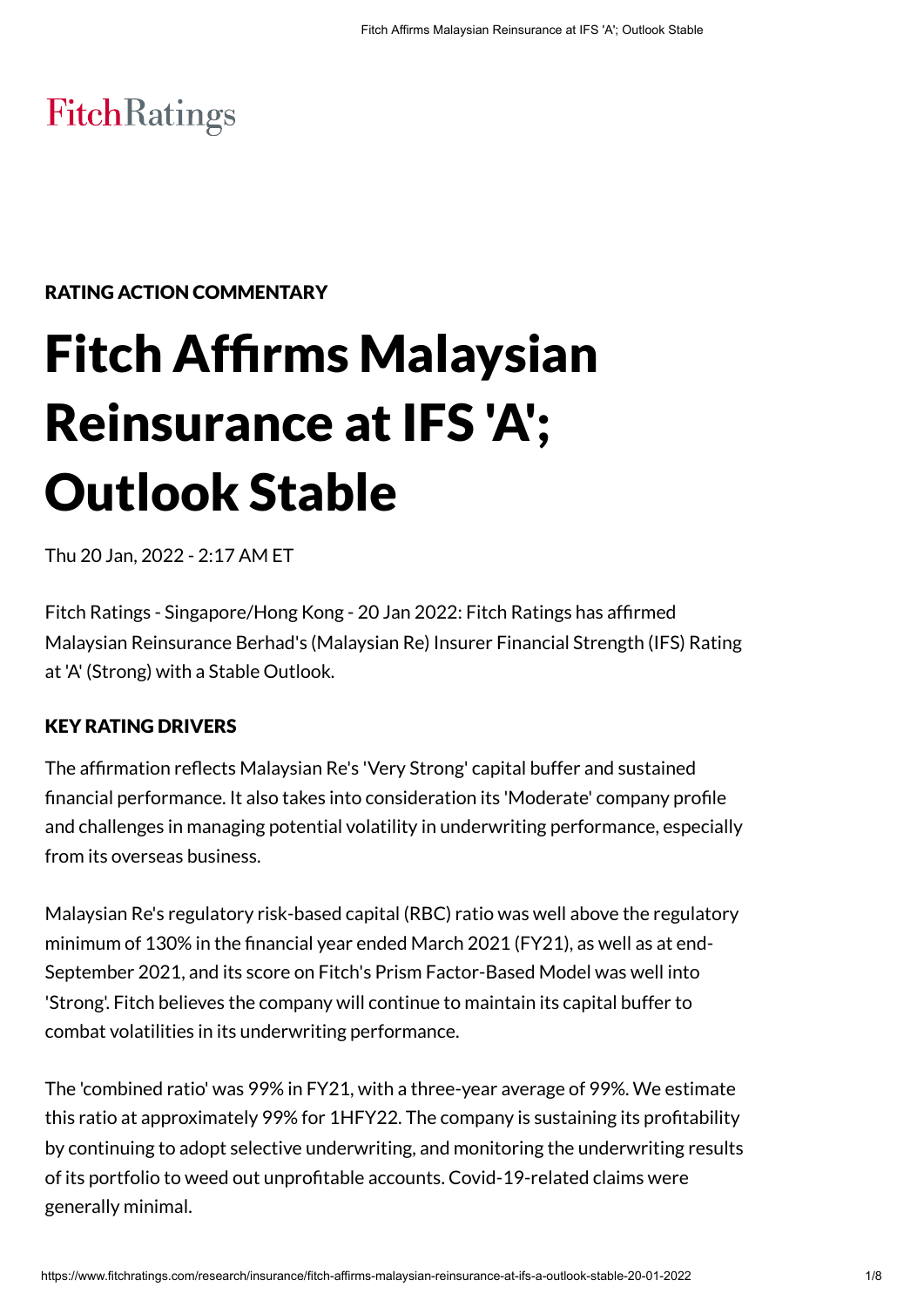The company plans to enhance its overseas business gradually while reducing dependence on domestic business for growth. Malaysia contributed about 58% of the reinsurer's total net written premiums in FY21, and remains its main market. The remaining premium income comes from a variety of offshore markets in Asia, Europe and the Middle East.

The investment strategy is generally conservative and liquid, with more than 80% in cash, deposits and fixed-income instruments. Fitch estimates its 'risky-assets' ratio and sovereign investment-to-capital ratio to be below 50% at FYE21 and 1HFYE22.

Fitch assesses Malaysian Re's company profile as 'Moderate', as a result of a 'Moderate' business profile and 'Moderate/Favourable' corporate governance compared with all other Malaysian non-life insurance companies. It has an established substantive domestic business franchise, although this is balanced by its 'Least Favourable' operating scale as a reinsurance company and somewhat geographically diversified business. The agency therefore scores Malaysian Re's company profile at 'bbb+' under our credit-factor scoring guidelines.

Malaysian Re had a more than 50% share in Malaysia by reinsurance accepted premiums in FY21. Fitch expects its market franchise to be sustainable, underpinned by its strong branding and continued support from local cedants as part of a regulated cession arrangement which was renewed for another three years up to 31 December 2024. The reinsurer also participates in various local industry initiatives to strengthen its business relationships with cedants.

# RATING SENSITIVITIES

Factors that could, individually or collectively, lead to negative rating action/downgrade:

- a significant deterioration in its company profile in terms of market franchise and operating scale

- an increase in sovereign investments to capital to above 100%

- an increase in the combined ratio to consistently above 102%

- RBC ratio falling below 180% for an extended period.

Factors that could, individually or collectively, lead to positive rating action/upgrade:

- a significant improvement in its company profile in terms of operating scale and international presence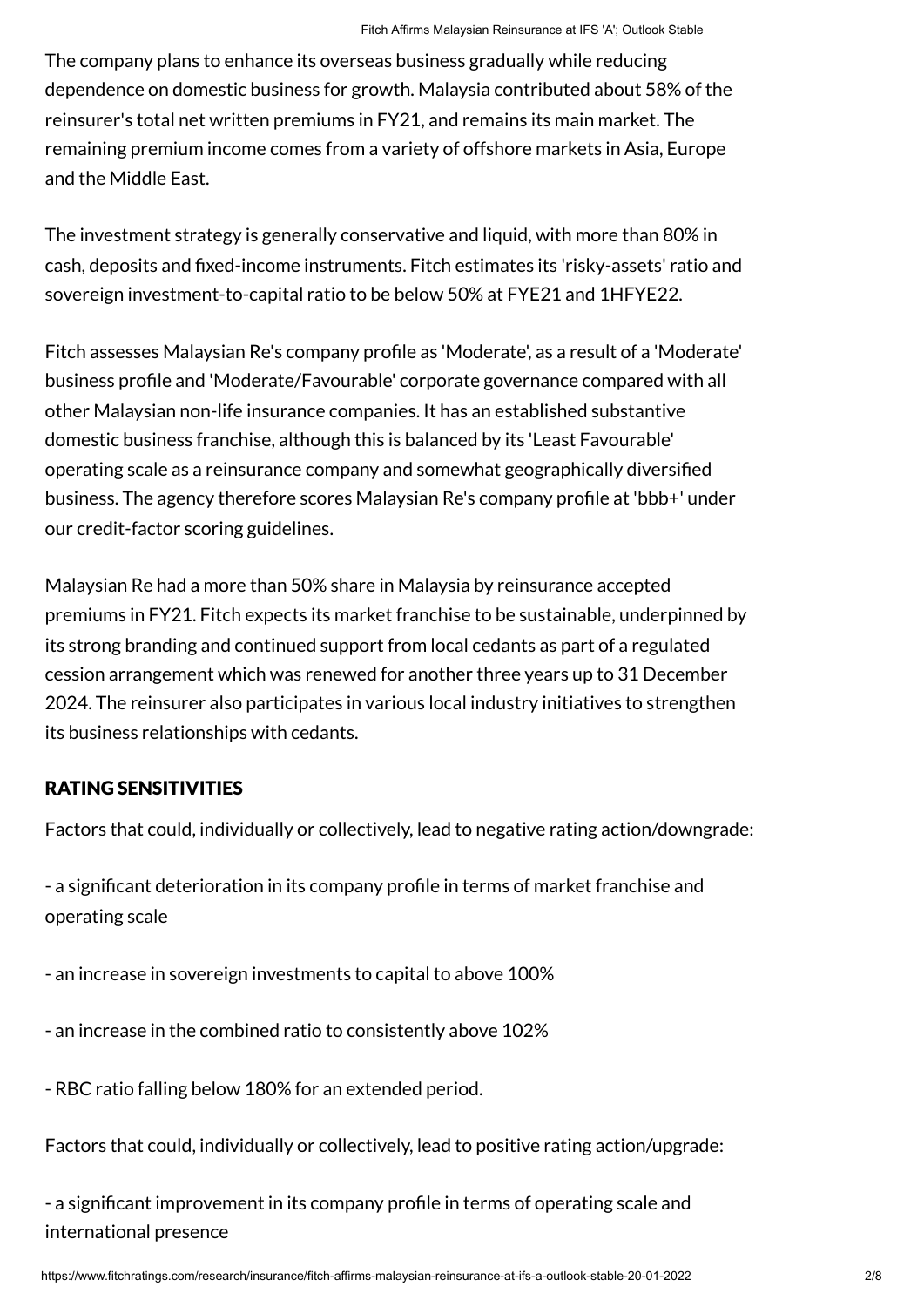- combined ratio consistently below 97%

- RBC ratio of above 250% for an extended period.

# BEST/WORST CASE RATING SCENARIO

International scale credit ratings of Financial Institutions and Covered Bond issuers have a best-case rating upgrade scenario (defined as the 99th percentile of rating transitions, measured in a positive direction) of three notches over a three-year rating horizon; and a worst-case rating downgrade scenario (defined as the 99th percentile of rating transitions, measured in a negative direction) of four notches over three years. The complete span of best- and worst-case scenario credit ratings for all rating categories ranges from 'AAA' to 'D'. Best- and worst-case scenario credit ratings are based on historical performance. For more information about the methodology used to determine sector-specific best- and worst-case scenario credit ratings, visit <https://www.fitchratings.com/site/re/10111579>

# REFERENCES FOR SUBSTANTIALLY MATERIAL SOURCE CITED AS KEY DRIVER OF RATING

The principal sources of information used in the analysis are described in the Applicable Criteria.

# ESG CONSIDERATIONS

Unless otherwise disclosed in this section, the highest level of ESG credit relevance is a score of '3'. This means ESG issues are credit-neutral or have only a minimal credit impact on the entity, either due to their nature or the way in which they are being managed by the entity. For more information on Fitch's ESG Relevance Scores, visit [www.fitchratings.com/esg](http://www.fitchratings.com/esg)

| ENTITY/DEBT $\div$              | RATING $\div$           |                         | <b>PRIOR <math>\div</math></b> |
|---------------------------------|-------------------------|-------------------------|--------------------------------|
| Malaysian Reinsurance<br>Berhad | Ins Fin Str<br>Affirmed | A Rating Outlook Stable | A Rating<br>Outlook<br>Stable  |

# RATING ACTIONS

#### VIEW ADDITIONAL RATING DETAILS

# FITCH RATINGS ANALYSTS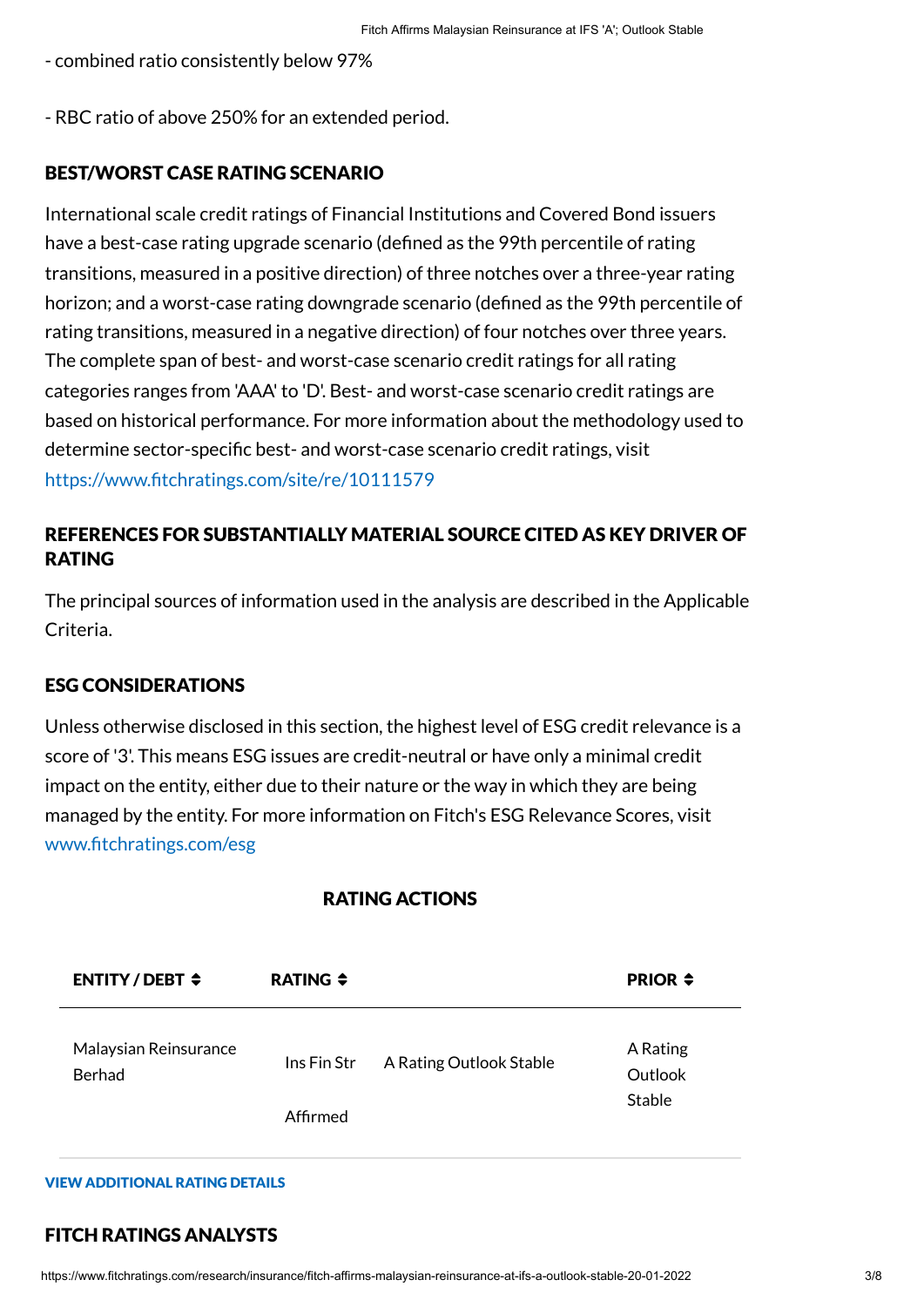#### **Siew Wai Wan**

Senior Director Primary Rating Analyst +65 6796 7217 siewwai.wan@fitchratings.com Fitch Ratings Singapore Pte Ltd. One Raffles Quay #22-11, South Tower Singapore 048583

# **Jeffrey Liew**

Senior Director Secondary Rating Analyst +852 2263 9939 jeffrey.liew@fitchratings.com

# **Terrence Wong**

Senior Director Committee Chairperson +852 2263 9920 terrence.wong@fitchratings.com

# MEDIA CONTACTS

**Alanis Ko** Hong Kong +852 2263 9953 alanis.ko@thefitchgroup.com

**Leslie Tan** Singapore +65 6796 7234 leslie.tan@thefitchgroup.com

**Wai Lun Wan** Hong Kong +852 2263 9935 wailun.wan@thefitchgroup.com

Additional information is available on [www.fitchratings.com](http://www.fitchratings.com/)

# PARTICIPATION STATUS

The rated entity (and/or its agents) or, in the case of structured finance, one or more of the transaction parties participated in the rating process except that the following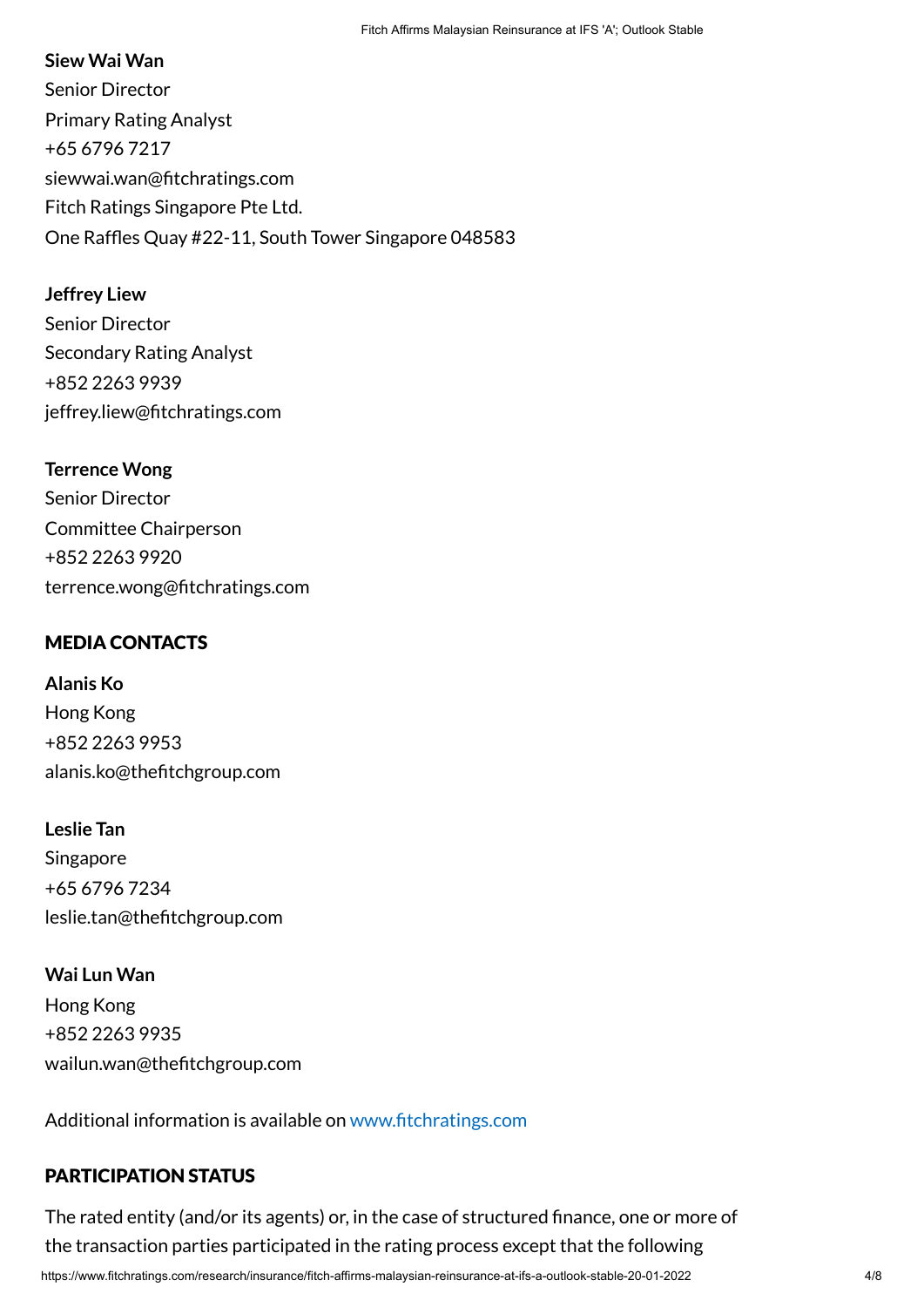issuer(s), if any, did not participate in the rating process, or provide additional information, beyond the issuer's available public disclosure.

# APPLICABLE CRITERIA

[Insurance Rating Criteria \(pub. 26 Nov 2021\) \(including rating assumption sensitivity\)](https://www.fitchratings.com/research/insurance/insurance-rating-criteria-26-11-2021)

#### APPLICABLE MODELS

Numbers in parentheses accompanying applicable model(s) contain hyperlinks to criteria providing description of model(s).

Prism Factor-Based Capital Model, v1.7.2 [\(1\)](https://www.fitchratings.com/research/insurance/insurance-rating-criteria-26-11-2021)

# ADDITIONAL DISCLOSURES

[Dodd-Frank Rating Information Disclosure Form](https://www.fitchratings.com/research/insurance/fitch-affirms-malaysian-reinsurance-at-ifs-a-outlook-stable-20-01-2022/dodd-frank-disclosure) Solicitation Status

[Endorsement Policy](#page-7-0)

#### ENDORSEMENT STATUS

Malaysian Reinsurance Berhad EU Endorsed, UK Endorsed

#### **DISCLAIMER**

ALL FITCH CREDIT RATINGS ARE SUBJECT TO CERTAIN LIMITATIONS AND DISCLAIMERS. PLEASE READ THESE LIMITATIONS AND DISCLAIMERS BY FOLLOWING THIS LINK:

[HTTPS://WWW.FITCHRATINGS.COM/UNDERSTANDINGCREDITRATINGS](https://www.fitchratings.com/UNDERSTANDINGCREDITRATINGS). IN [ADDITION, THE FOLLOWING HTTPS://WWW.FITCHRATINGS.COM/RATING-](https://www.fitchratings.com/rating-definitions-document)DEFINITIONS-DOCUMENT DETAILS FITCH'S RATING DEFINITIONS FOR EACH RATING SCALE AND RATING CATEGORIES, INCLUDING DEFINITIONS RELATING TO DEFAULT. PUBLISHED RATINGS, CRITERIA, AND METHODOLOGIES ARE AVAILABLE FROM THIS SITE AT ALL TIMES. FITCH'S CODE OF CONDUCT, CONFIDENTIALITY, CONFLICTS OF INTEREST, AFFILIATE FIREWALL, COMPLIANCE, AND OTHER RELEVANT POLICIES AND PROCEDURES ARE ALSO AVAILABLE FROM THE CODE OF CONDUCT SECTION OF THIS SITE. DIRECTORS AND SHAREHOLDERS RELEVANT INTERESTS ARE AVAILABLE AT [HTTPS://WWW.FITCHRATINGS.COM/SITE/REGULATORY](https://www.fitchratings.com/site/regulatory). FITCH MAY HAVE PROVIDED ANOTHER PERMISSIBLE SERVICE OR ANCILLARY SERVICE TO THE RATED ENTITY OR ITS RELATED THIRD PARTIES. DETAILS OF PERMISSIBLE SERVICE(S) FOR WHICH THE LEAD ANALYST IS BASED IN AN ESMA- OR FCA-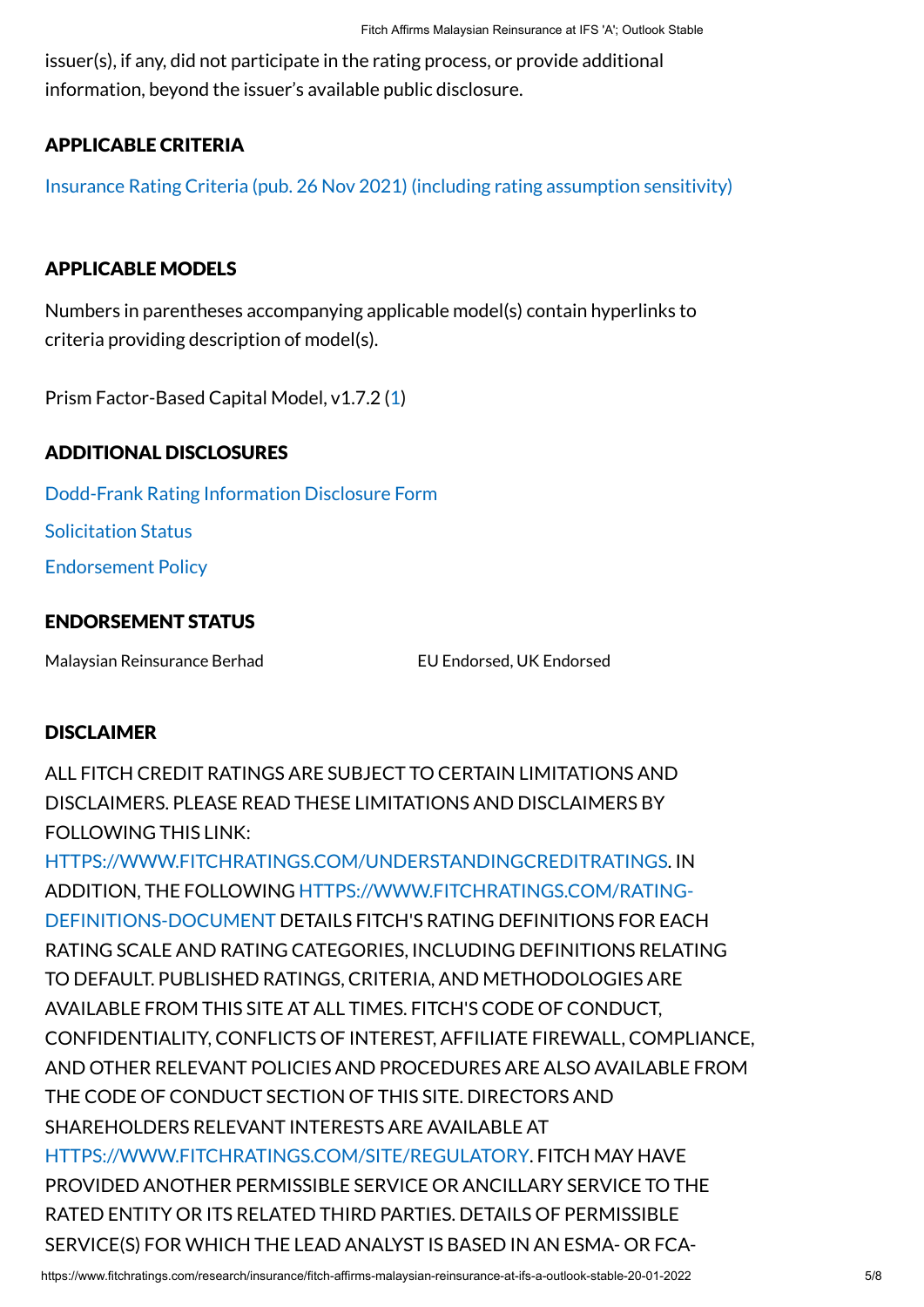REGISTERED FITCH RATINGS COMPANY (OR BRANCH OF SUCH A COMPANY) OR ANCILLARY SERVICE(S) CAN BE FOUND ON THE ENTITY SUMMARY PAGE FOR THIS ISSUER ON THE FITCH RATINGS WEBSITE.

#### READ LESS

# COPYRIGHT

Copyright © 2022 by Fitch Ratings, Inc., Fitch Ratings Ltd. and its subsidiaries. 33 Whitehall Street, NY, NY 10004. Telephone: 1-800-753-4824, (212) 908-0500. Fax: (212) 480-4435. Reproduction or retransmission in whole or in part is prohibited except by permission. All rights reserved. In issuing and maintaining its ratings and in making other reports (including forecast information), Fitch relies on factual information it receives from issuers and underwriters and from other sources Fitch believes to be credible. Fitch conducts a reasonable investigation of the factual information relied upon by it in accordance with its ratings methodology, and obtains reasonable verification of that information from independent sources, to the extent such sources are available for a given security or in a given jurisdiction. The manner of Fitch's factual investigation and the scope of the third-party verification it obtains will vary depending on the nature of the rated security and its issuer, the requirements and practices in the jurisdiction in which the rated security is offered and sold and/or the issuer is located, the availability and nature of relevant public information, access to the management of the issuer and its advisers, the availability of pre-existing third-party verifications such as audit reports, agreed-upon procedures letters, appraisals, actuarial reports, engineering reports, legal opinions and other reports provided by third parties, the availability of independent and competent third- party verification sources with respect to the particular security or in the particular jurisdiction of the issuer, and a variety of other factors. Users of Fitch's ratings and reports should understand that neither an enhanced factual investigation nor any third-party verification can ensure that all of the information Fitch relies on in connection with a rating or a report will be accurate and complete. Ultimately, the issuer and its advisers are responsible for the accuracy of the information they provide to Fitch and to the market in offering documents and other reports. In issuing its ratings and its reports, Fitch must rely on the work of experts, including independent auditors with respect to financial statements and attorneys with respect to legal and tax matters. Further, ratings and forecasts of financial and other information are inherently forward-looking and embody assumptions and predictions about future events that by their nature cannot be verified as facts. As a result, despite any verification of current facts, ratings and forecasts can be affected by future events or conditions that were not anticipated at the time a rating or forecast was issued or affirmed.

The information in this report is provided "as is" without any representation or warranty of any kind, and Fitch does not represent or warrant that the report or any of its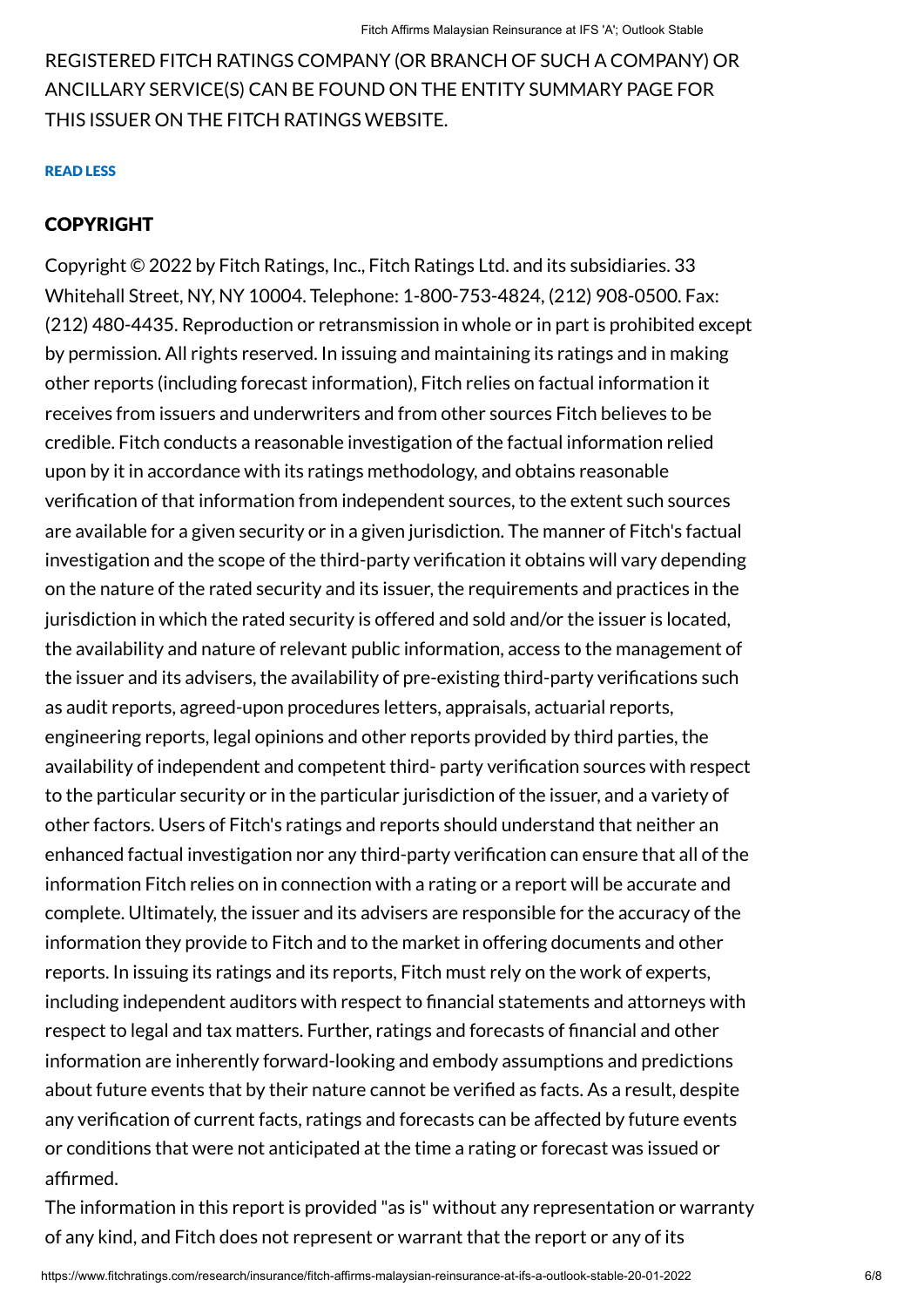contents will meet any of the requirements of a recipient of the report. A Fitch rating is an opinion as to the creditworthiness of a security. This opinion and reports made by Fitch are based on established criteria and methodologies that Fitch is continuously evaluating and updating. Therefore, ratings and reports are the collective work product of Fitch and no individual, or group of individuals, is solely responsible for a rating or a report. The rating does not address the risk of loss due to risks other than credit risk, unless such risk is specifically mentioned. Fitch is not engaged in the offer or sale of any security. All Fitch reports have shared authorship. Individuals identified in a Fitch report were involved in, but are not solely responsible for, the opinions stated therein. The individuals are named for contact purposes only. A report providing a Fitch rating is neither a prospectus nor a substitute for the information assembled, verified and presented to investors by the issuer and its agents in connection with the sale of the securities. Ratings may be changed or withdrawn at any time for any reason in the sole discretion of Fitch. Fitch does not provide investment advice of any sort. Ratings are not a recommendation to buy, sell, or hold any security. Ratings do not comment on the adequacy of market price, the suitability of any security for a particular investor, or the tax-exempt nature or taxability of payments made in respect to any security. Fitch receives fees from issuers, insurers, guarantors, other obligors, and underwriters for rating securities. Such fees generally vary from US\$1,000 to US\$750,000 (or the applicable currency equivalent) per issue. In certain cases, Fitch will rate all or a number of issues issued by a particular issuer, or insured or guaranteed by a particular insurer or guarantor, for a single annual fee. Such fees are expected to vary from US\$10,000 to US\$1,500,000 (or the applicable currency equivalent). The assignment, publication, or dissemination of a rating by Fitch shall not constitute a consent by Fitch to use its name as an expert in connection with any registration statement filed under the United States securities laws, the Financial Services and Markets Act of 2000 of the United Kingdom, or the securities laws of any particular jurisdiction. Due to the relative efficiency of electronic publishing and distribution, Fitch research may be available to electronic subscribers up to three days earlier than to print subscribers.

For Australia, New Zealand, Taiwan and South Korea only: Fitch Australia Pty Ltd holds an Australian financial services license (AFS license no. 337123) which authorizes it to provide credit ratings to wholesale clients only. Credit ratings information published by Fitch is not intended to be used by persons who are retail clients within the meaning of the Corporations Act 2001

Fitch Ratings, Inc. is registered with the U.S. Securities and Exchange Commission as a Nationally Recognized Statistical Rating Organization (the "NRSRO"). While certain of the NRSRO's credit rating subsidiaries are listed on Item 3 of Form NRSRO and as such are authorized to issue credit ratings on behalf of the NRSRO (see

<https://www.fitchratings.com/site/regulatory>), other credit rating subsidiaries are not listed on Form NRSRO (the "non-NRSROs") and therefore credit ratings issued by those